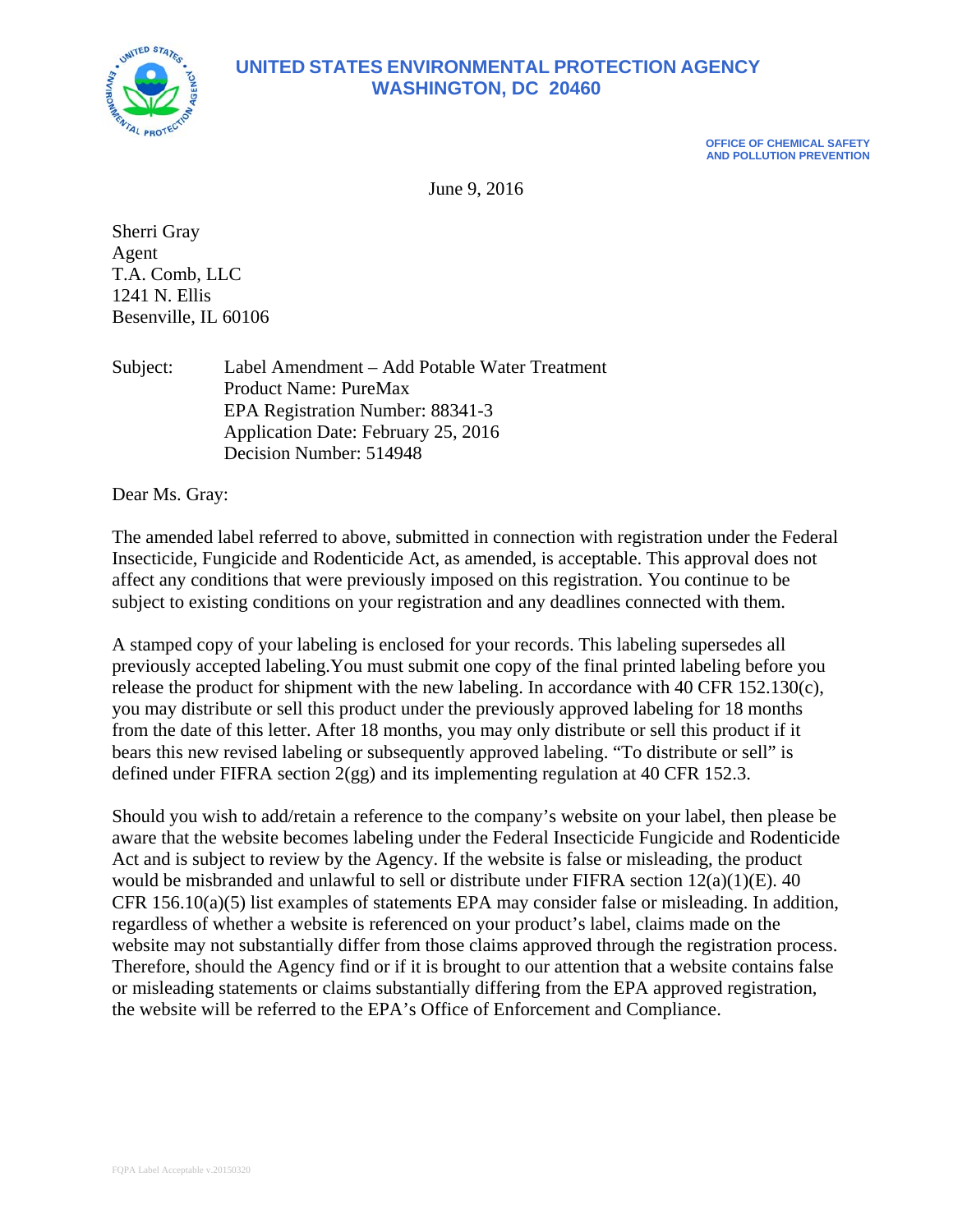Page 2 of 2 EPA Reg. No. 88341-3 Decision No. 514948

Your release for shipment of the product constitutes acceptance of these conditions. If these conditions are not complied with, the registration will be subject to cancellation in accordance with FIFRA section 6. If you have any questions, please contact Wanda Henson by phone at (703) 308-6345, or via email at henson.wanda@epa.gov

Sincerely,

Ward J Ph, Jon

Demson Fuller, Product Manager 32 Regulatory Management Branch II Antimicrobials Division (7510P) Office of Pesticide Programs

Enclosure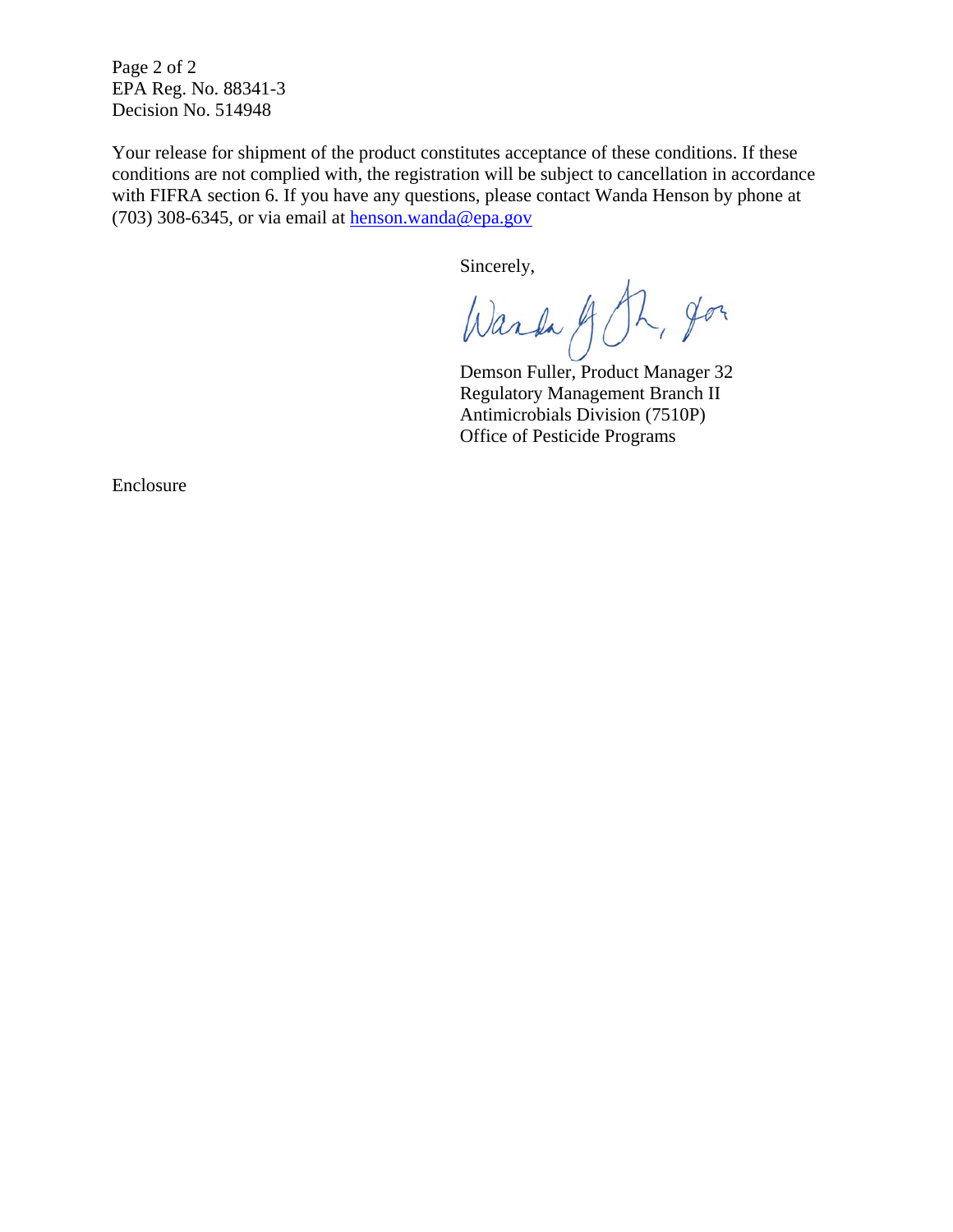# **PureMax**

*A Precursor Chemical Solution for Use Only in a Chlorine Dioxide Generator* 

| ACTIVE INGREDIENT: |  |
|--------------------|--|
|                    |  |
|                    |  |
|                    |  |

## **FOR INDUSTIRAL USE**

## **KEEP OUT OF REACH OF CHILDREN**

# **DANGER/PELIGRO**

*"Si usted no entiende la etiqueta, busgue a alguien para que sa la explique a used en detalle. (If you do not understand the label, find someone to explain it to you in detail.)"*

| <b>FIRST AID</b>                                                                               |                                                                                 |  |
|------------------------------------------------------------------------------------------------|---------------------------------------------------------------------------------|--|
| IF IN EYES                                                                                     | Hold eye open and flush with a directed stream of water for $15 - 20$<br>٠      |  |
|                                                                                                | minutes.                                                                        |  |
|                                                                                                | Remove contact lenses, if present, after the first 5 minutes, then              |  |
|                                                                                                | continue rinsing eyes.                                                          |  |
|                                                                                                | Call a poison control center or doctor for treatment advice.<br>٠               |  |
| IF ON SKIN OR                                                                                  | Take off contaminated clothing.<br>٠                                            |  |
| <b>CLOTHING</b>                                                                                | Rinse skin immediately with plenty of water for 15-20 minutes.<br>п             |  |
|                                                                                                | Call a poison control center or doctor immediately for treatment advice.<br>٠   |  |
| <b>IF INHALED</b>                                                                              | Move person to fresh air.<br>٠                                                  |  |
|                                                                                                | If person is not breathing, call 911 or an ambulance, then give artificial<br>٠ |  |
|                                                                                                | respiration, preferably mouth-to-mouth if possible.                             |  |
|                                                                                                | Call a poison control center or doctor for further treatment advice.<br>٠       |  |
| <b>IF SWALLOWED</b>                                                                            | Call a poison control center or doctor immediately for treatment advice.<br>٠   |  |
|                                                                                                | Have person Sip a glass of water if able to swallow.<br>п                       |  |
|                                                                                                | Do not induce vomiting unless told to do so by a poison control center or       |  |
|                                                                                                | doctor.                                                                         |  |
|                                                                                                | Do not give anything by mouth to an unconscious person.                         |  |
| For emergency information call: 800-424-9300 (24 hours)                                        |                                                                                 |  |
|                                                                                                |                                                                                 |  |
| Have the product container or label with you when calling a Poison Control Center or doctor or |                                                                                 |  |
| going for treatment.                                                                           |                                                                                 |  |
|                                                                                                |                                                                                 |  |
| <b>NOTE TO PHYSICIAN</b>                                                                       |                                                                                 |  |
| Probable mucosal damage may contraindicate for the use of gastric lavage.                      |                                                                                 |  |

**1241 N. Ellis Street Bensenville, IL 60106** 

**T.A. Comb, LLC** EPA Reg. No. 88341-3<br>1241 N. Ellis Street EPA Est. No.

Net Contents:

**ACCEPTED** 06/09/2016

Under the Federal Insecticide, Fungicide and Rodenticide Act as amended, for the pesticide registered under EPA Reg. No.

88341-3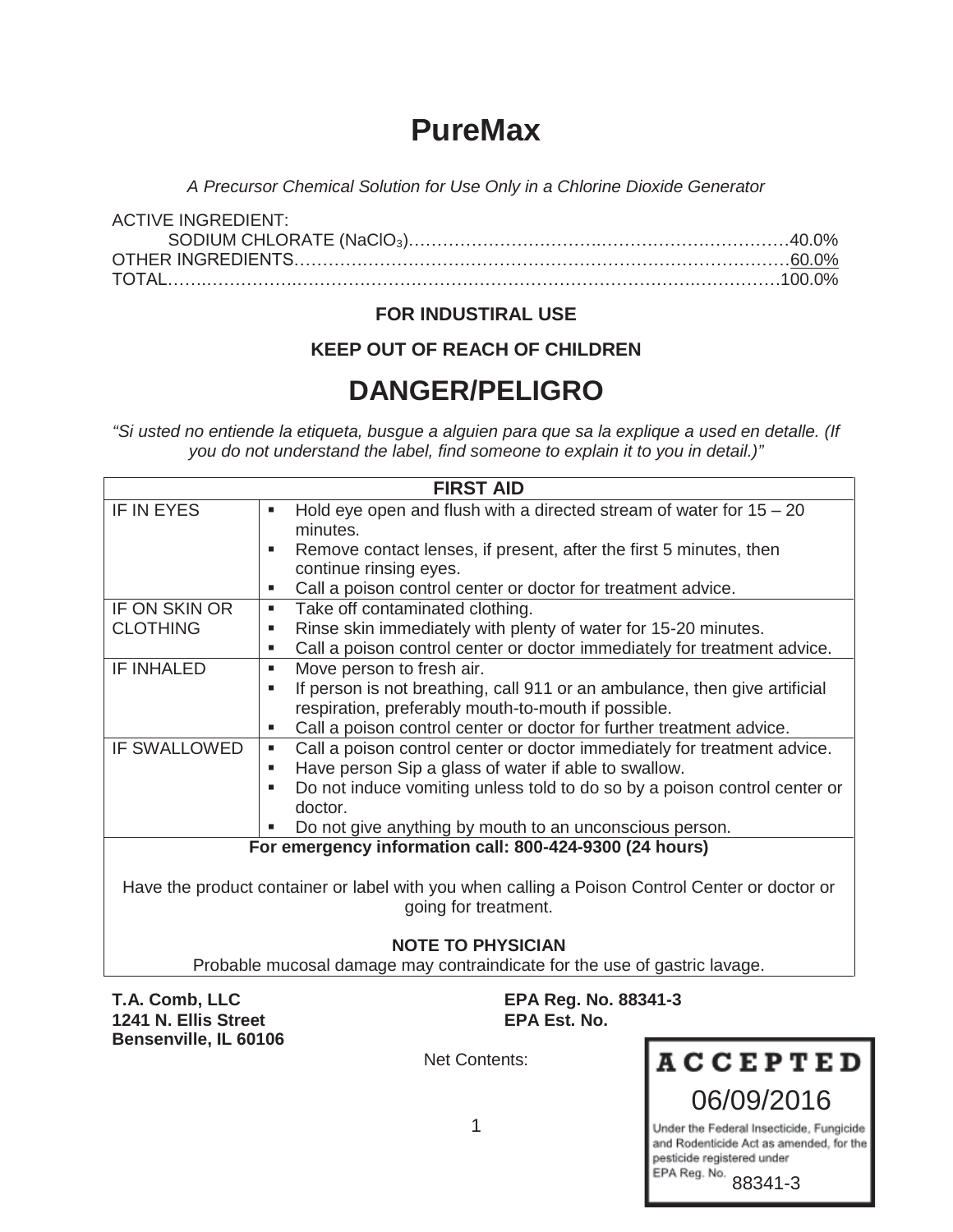#### **PRECAUTIONARY STATEMENTS DANGER HAZARDS TO HUMANS AND DOMESTIC ANIMALS**

Danger. Corrosive. Causes irreversible eye damage. Harmful if absorbed through the skin or inhaled. Do not get in eyes or on clothing. Avoid contact with skin. Wear goggles or faceshield. When contact is likely wear PVC or rubber rainsuit and wash down rainsuit after each use. Wear protective gloves, plastic or rubber. Wear plastic or rubber safety toed boots. Leather and cloth impregnated with sodium chlorate are highly flammable and easily ignited with minor friction. Remove and wash contaminated clothing before re-use. Do not allow contaminated clothing to dry before washing clothing on-site. Wash thoroughly with soap and water after handling and before eating, drinking, chewing gum, using tobacco, or using the toilet.

## **ENVIRONMENTAL HAZARDS**

This product is toxic to fish and aquatic organisms. Do not discharge effluent containing this product into lakes, streams, ponds, estuaries, oceans, or other waters unless in accordance with the requirements of a National Pollutant Discharge Elimination System (NPDES) permit, and the permitting authority has been notified in writing prior to discharge. Do not discharge effluent containing this product into sewer systems without previously notifying the local sewage treatment plant authority. For guidance contact your State Water Board or Regional office of the EPA.

## **PHYSICAL OR CHEMICAL HAZARDS**

PureMax is a strong oxidizing agent. Do not contaminate with dirt, oils or organic matter of any sort. Contamination may cause violent chemical reactions, fire and explosion. Clean up all chemical spills immediately. Allowing spills to dry or concentrate may cause spontaneous combustion. In case of chemical spills, avoid bodily contact and wear appropriate protective equipment.

#### **USER SAFTEY REQUIREMENTS**

Follow manufacturer's instructions for cleaning/maintaining PPE. If no such instructions for washables exist, use detergent and hot water. Keep and wash PPE separately from other laundry. Change clothing when contaminated and wash on-site. Do not allow contaminated clothing to dry before washing clothing on-site.

Discard clothing and other absorbent materials that have been drenched or heavily contaminated with this product's concentrate. Do not reuse them.

User must wash hands before eating, drinking, chewing gum, using tobacco, or using the toilet.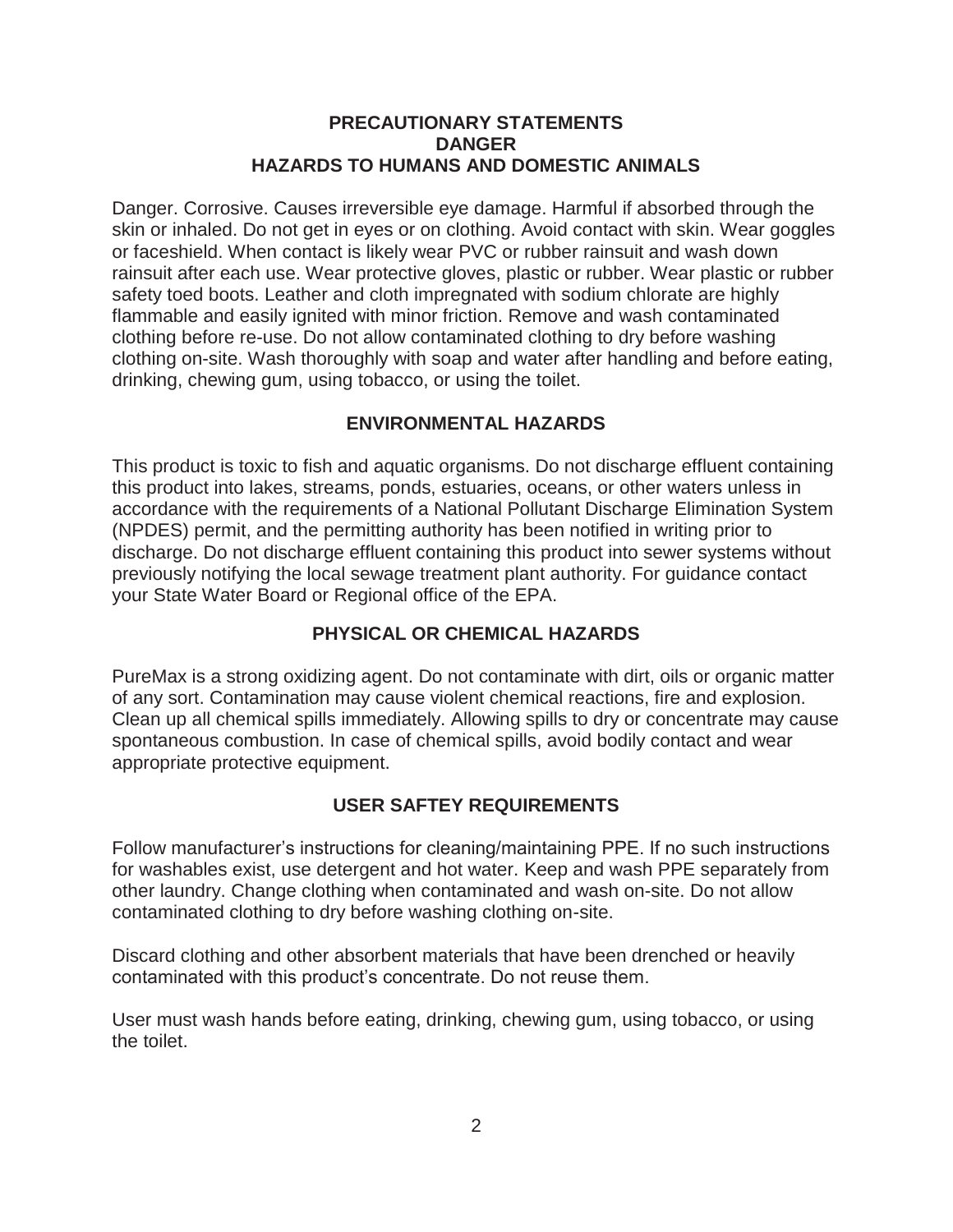User must remove clothing/PPE immediately if pesticide gets inside. Then wash thoroughly and put on clean clothing. Do not allow contaminated clothing to dry before washing clothing on-site.

User must remove PPE immediately after handling this product. As soon as possible, wash thoroughly and change into clean clothing.

#### **DIRECTIONS FOR USE**

It is a violation of federal law to use this product in a manner inconsistent with its labeling.

#### **User is responsible for compliance with applicable Federal, state and local laws regarding proper use and disposal of the chlorine dioxide generated.**

Only for formulation as an antimicrobial for the following uses:

PureMax is for use only in a chlorine dioxide generator, a pesticide device installed to generate chlorine dioxide for the registered uses listed below. Feed rates for PureMax are determined by the operator to achieve the desired production rate for chlorine dioxide. As described below, the appropriate production rate will depend on the severity of contamination, the degree of control desired, the size of the system and residual necessary for effective control. For all uses, the point of feed of chlorine dioxide must be below the water level to prevent volatilization of the chlorine dioxide. Chlorine dioxide must be added to the water stream at a point where adequate mixing and uniform distribution can occur.

#### **INDUSTRIAL PROCESS WATER USES**

This product is approved for the control of microbial, algal and mollusk populations in industrial process or waste water at the sites listed below. The dosage of chlorine dioxide required is dependent on the specific use; see specific directions below. PureMax may be used to treat the following aquatic sites:

#### **RECIRCULATING COOLING WATER TOWERS**

To control microbial and algal slime in recirculating cooling water systems, an intermittent or continuous application may be used. If using continuous feed, maintain residual chlorine dioxide concentrations between 0.1-1.0 ppm. If using intermittent feed, maintain a residual concentration of 0.1-5.0 ppm. Chlorine dioxide must be added to drip pan, cold water well, or other points where adequate mixing and uniform distribution can occur.

#### **ONCE THROUGH COOLING WATER TOWERS**

To remove adult mollusks in once through cooling water systems, an intermittent dose of 0.2-25 ppm is necessary; the exact dose is dependent on the infestation present. If a continuous dose is preferred, apply chlorine dioxide at rates that maintain 0.25-2 ppm in the cooling water. To prevent settling and attachment of the free swimming larvae or mollusks (velligers), apply a continuous feed to achieve a residual of 0.1-0.5 ppm.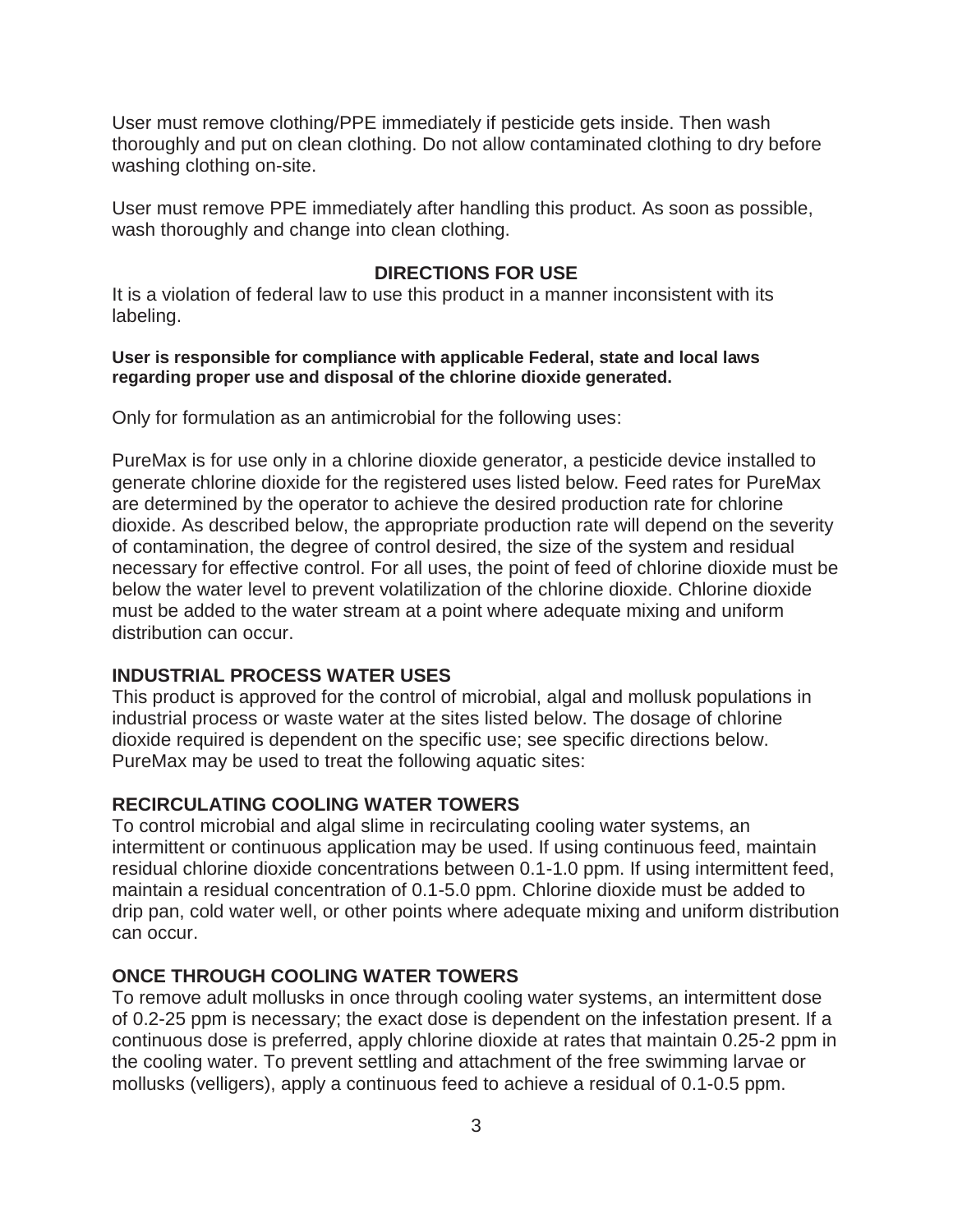Chlorine dioxide must be added to drip pan, cold water well, or other points where adequate mixing and uniform distribution can occur.

#### **TEXTILE PROCESSING WATER AND PULP AND PAPER PROCESS WATER**

To control microorganisms that form slime in paper process water and that cause blockages of paper mill equipment, and to oxidize slime buildup already present, chlorine dioxide may be applied in an intermittent or continuous dose. Either method of application must maintain a residual concentration of 0.1- 5.0 ppm of chlorine dioxide in the paper process water. If the system is badly fouled, it must be cleaned prior to treatment with chlorine dioxide. This product can be used as a slimicide for process water used in the manufacture of food-contact paper and paperboard.

## **PASTEURIZER, CANNERY AND RETORT WATER SYSTEMS**

To control odor and reduce bacterial slime in cooling and warming waters such as canning, retort, and pasteurizer process water, chlorine dioxide may be added intermittently to achieve a dose of 0.4 ppm.

#### **IMPOUNDED LAKE, POND AND RESERVOIR WATER, INCLUDING INDUSTRIAL WASTE WATER**

To control microorganisms and algae that cause unacceptable odors and slime, these aquatic sites may be treated with chlorine dioxide on an intermittent basis. Sufficient chlorine dioxide must be added to reach a residual concentration of 5 ppm, in order to achieve adequate control of odor and slime caused by algae and microorganisms.

## **SEWAGE AND WASTEWATER SYSTEMS**

For (disinfection/sanitization) of sewage and wastewater, add chlorine dioxide to achieve a residual of up to 5 ppm. To control odors caused by sulfides associated with sewage and wastewater, a minimum of 5.2 ppm chlorine dioxide must be applied to oxidize 1 ppm sulfide (measured as sulfide ion) if the pH is between 5-9. A minimum of 1.5 ppm chlorine dioxide will oxidize 1 ppm phenol if the pH is less than 8; if the pH is greater than 10, a minimum of 3.5 ppm chorine dioxide is required.

#### **GAS AND OIL RECOVERY INJECTION WATER; FRACTURING SYSTEM FLUIDS**  Not for use in California

To control sulfate reducing bacteria that form colloidal sulfur or iron sulfides, and to oxidize sulfides, a continuous or intermittent application of chlorine dioxide may be used. If using a continuous feed of chlorine dioxide, apply it at rates slightly higher than the sulfide oxidative demand, as determined by a sulfide demand study. If using an intermittent feed, apply a shock dose of 200-3000 ppm chlorine dioxide. Please be certain that this product is not discharged into lakes, streams, ponds, oceans or other waters.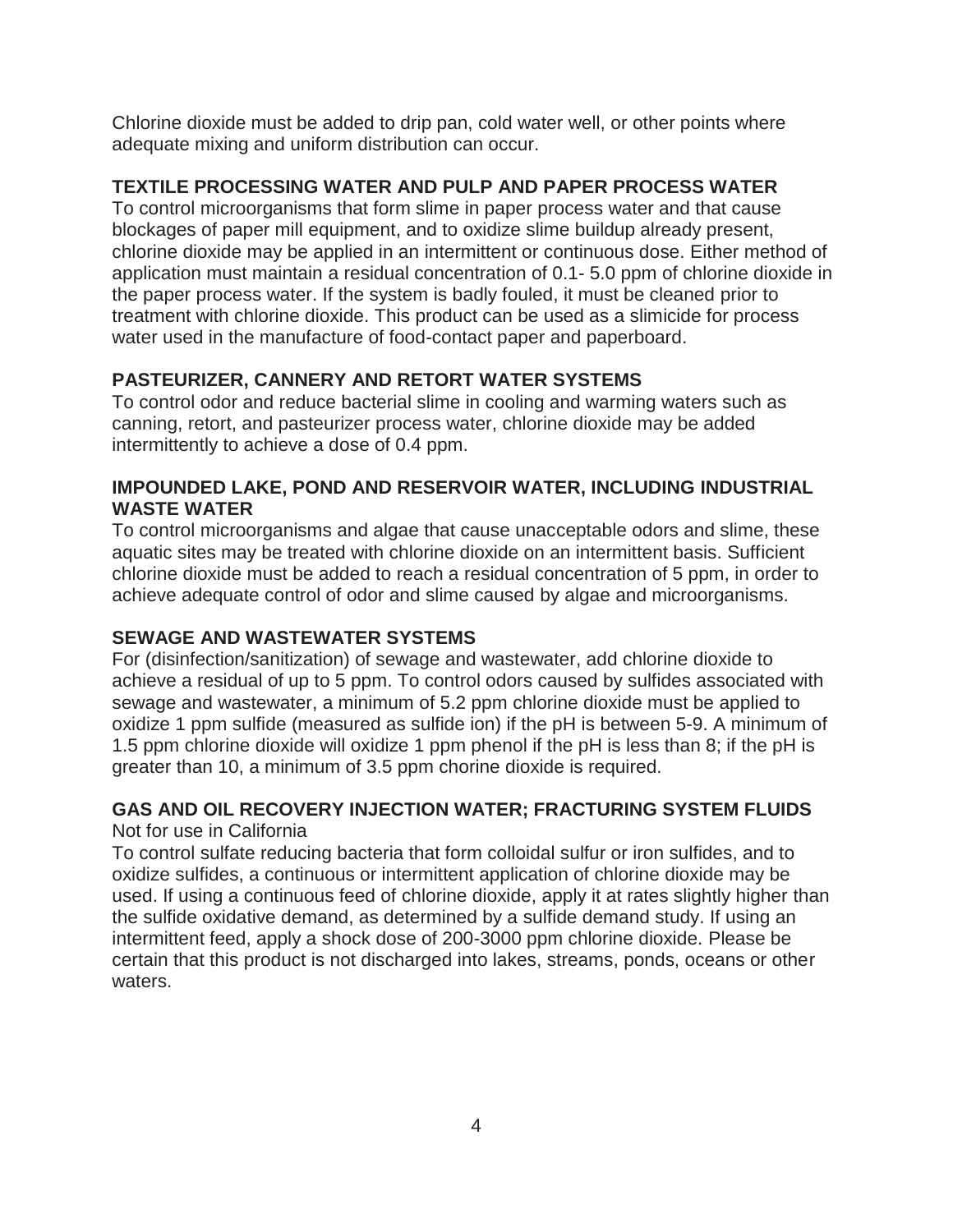#### **ULTRASONIC TANK WATER; PHOTO PROCESSING WASH WATER; AND LEATHER PROCESSING SOLUTIONS**

#### Not for use in California

To control slime caused by microbial populations in these liquid systems, a residual chlorine dioxide concentration between 0.25 to 5.0 ppm is necessary. Chlorine dioxide may be added intermittently, or on a continuous basis to achieve the desired residual; the concentration maintained is dependent on individual systems.

#### **Potable Water Treatment**

The selected generator should be equipped with a sensor that detects the concentration of ClO2 that is produced. In addition, the generator should be periodically calibrated according to the manufacturer's instructions and/or by using standard chlorine dioxide, quantitated by iodometric titration. Read the instructions on the chlorine dioxide generation system before using this product.

Chlorine dioxide (ClO2) is used as both an oxidant and a disinfectant in drinking water treatment. For most municipal and public potable water systems, a chlorine dioxide residual concentration of 2 ppm is sufficient to provide adequate disinfection. Residual disinfectant byproducts must be monitored as required by the National Primary Drinking Water Regulations (40 CFR Part 141) and state drinking water standards.

## **This product also may be used to generate chlorine dioxide for non-pesticidal uses such as:**

| <b>Oxidizing nutrients</b>   | Reducing sludge                                                                   |
|------------------------------|-----------------------------------------------------------------------------------|
| Eliminating odors            | Clarifying/precipitating organic and inorganic particles                          |
| Controlling scale & deposits | Reducing TOC (Total Organic Carbon)                                               |
| Controlling iron & manganese | Reducing color                                                                    |
| Controlling corrosion        |                                                                                   |
| oxidation                    | Destruction of odors caused by phenolics simple cyanides and sulfides by chemical |

Storage and Disposal Statement for non-refillable containers

## **STORAGE AND DISPOSAL**

Do not contaminate water, food, or feed by storage and disposal.

**PESTICIDE STORAGE:** Store in the original container. Store at ambient temperatures from 40°F to 100°F. Store separately from sulfuric acid precursor and all other acids. Store in fire-resistant area separate from incompatible materials such as acids, powdered metals, organic chemicals, combustible materials and dirt. Clean up spills immediately.

**PESTICIDE DISPOSAL:** Pesticide wastes are acutely hazardous. Improper disposal of excess pesticide, spray mixture, or rinsate is a violation of Federal law. If these wastes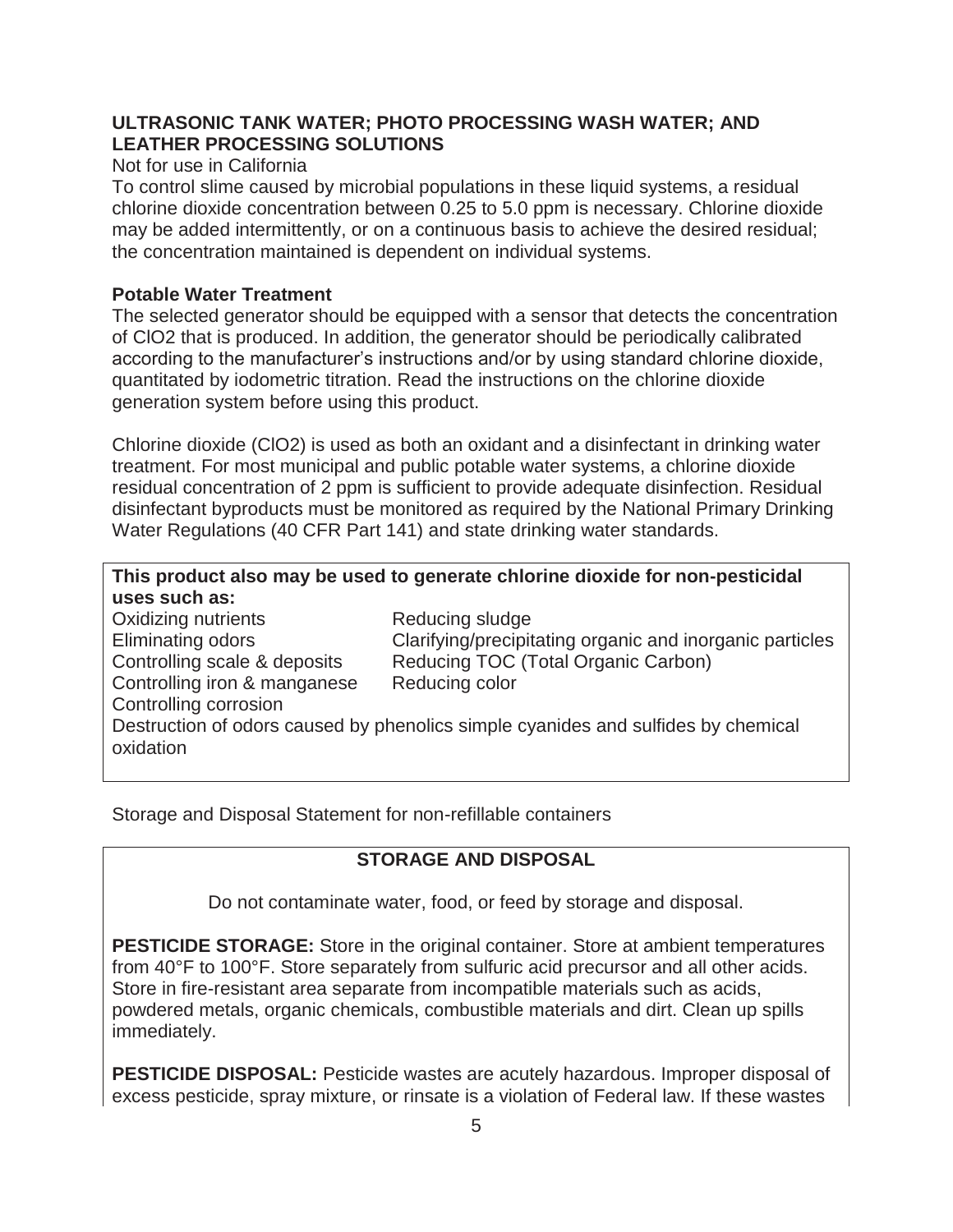cannot be disposed of by the use according to label instructions, contact your State Pesticide or Environmental Control Agency, or the Hazardous Waste representative at the nearest EPA Regional Office for guidance.

## **CONTAINER HANDLING**

Non-refillable Container. Do not reuse or refill this container. Clean container promptly after emptying.

Triple rinse as follows: Empty the remaining contents into application equipment or a mix tank. Fill the container ¼ full with water. Replace and tighten closures. Tip container on its side and roll it back and forth, ensuring at least one complete revolution, for 30 seconds. Stand the container on its end and tip it back and forth several times. Turn the container over onto its other end and tip it back and forth several times. Empty the rinsate into application equipment or a mix tank or store rinsate for later use or disposal. Repeat this procedure two more times. Alternatively, pressure rinse as follows: Empty the remaining contents into application equipment or a mix tank and continue to drain for 10 seconds after the flow begins to drip. Hold container upside down over application equipment or mix tank or collect rinsate for later use or disposal. Insert pressure rinsing nozzle in the side of the container, and rinse at about 40 PSI for at least 30 seconds. Drain for 10 seconds after the flow begins to drip. Then offer for recycling or reconditioning. If recycling is unavailable, puncture and dispose of container in a sanitary landfill, or by incineration.

Storage and Disposal Statement for refillable containers

## **STORAGE AND DISPOSAL**

Do not contaminate water, food, or feed by storage and disposal.

**PESTICIDE STORAGE:** Store separately from sulfuric acid precursor and all other acids. Store in fire-resistant area separate from incompatible materials such as acids, powdered metals, organic chemicals, combustible materials and dirt. Clean up spills immediately.

**PESTICIDE DISPOSAL:** Pesticide wastes are acutely hazardous. Improper disposal of excess pesticide, spray mixture, or rinsate is a violation of Federal law. If these wastes cannot be disposed of by the use according to label instructions, contact your State Pesticide or Environmental Control Agency, or the Hazardous Waste representative at the nearest EPA Regional Office for guidance.

## **CONTAINER HANDLING**

Refillable container. Refill this container with pesticide only. Do not reuse this container for any other purpose. Cleaning the container before final disposal is the responsibility of the person disposing of the container. Cleaning before refilling is the responsibility of